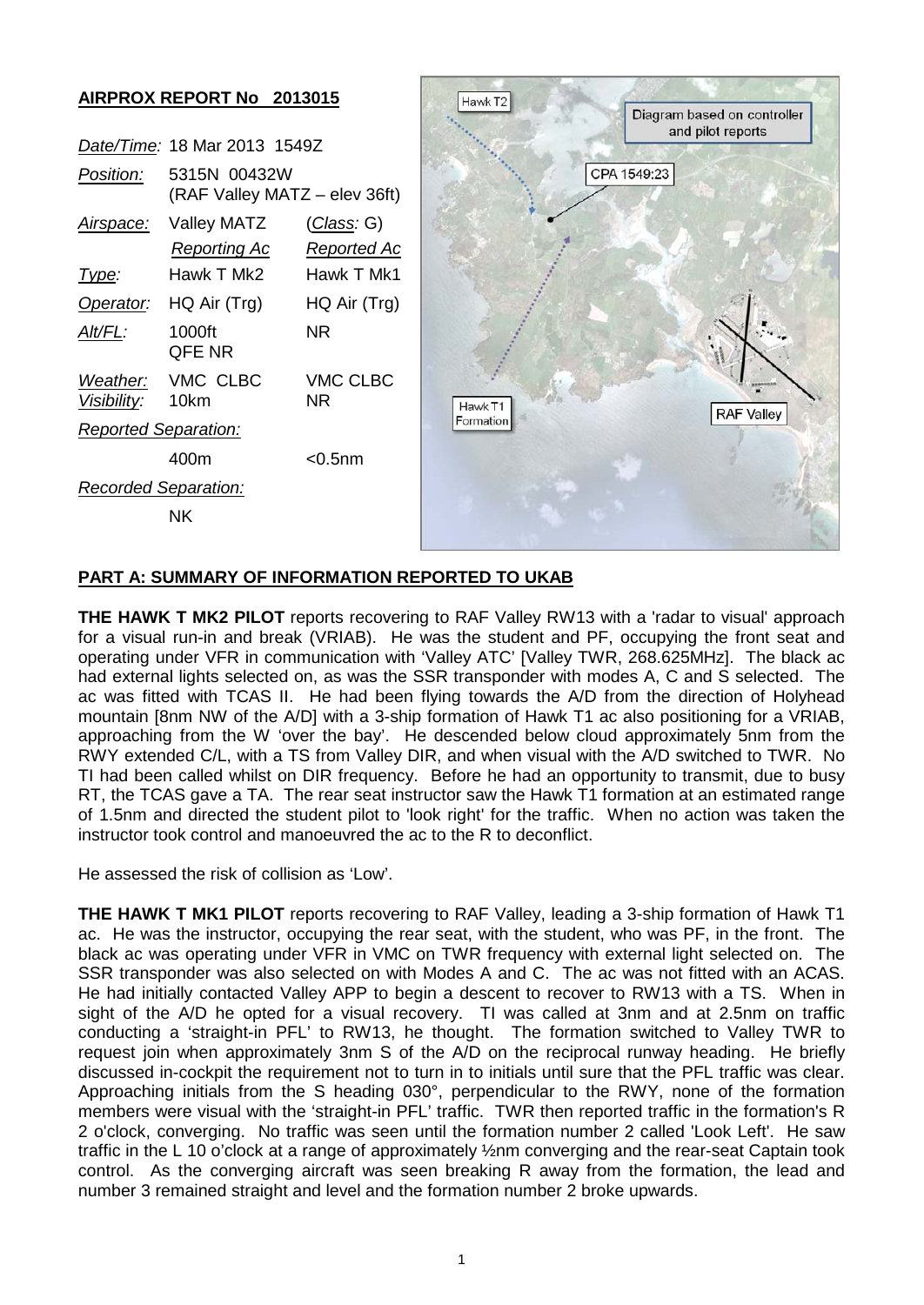He assessed the risk of collision as 'High'.

[UKAB Note(1): The RAF Valley weather was reported as follows: METAR EGOV 181550Z 04010KT 9999 FEW015 BKN070 06/02 Q0992 BLU NOSIG]

**THE RAF VALLEY DIR** reports that he vectored the Hawk T2 pilot for a radar-to-initial (RtoI) recovery for RW13. The pilot was given a standard RtoI, to be sequenced behind another Hawk conducting a 'straight-in' PFL (SIPFL). The Hawk T2 pilot was turned on to a heading of 110° at 81/2nm and the controller informed TWR of the joining traffic. The Hawk T2 pilot reported visual with the A/D and switched to TWR frequency.

He assessed the severity of the occurrence as 'Low'.

**THE RAF VALLEY APP** reports that he was screening on APP and controlling the Hawk T1 formation that recovered from the E of Valley for a radar-to-visual approach. The formation was cleared to descend to altitude 4000ft initially, to stay above the climb out lane. As the formation descended through about 5000ft, the leader changed intentions to a visual recovery; he was given own navigation and further descent. When about 4nm SE of Valley, he reported visual and switching to TWR, at which point there were no conflicting tracks.

He assessed the severity of the occurrence as 'Low'.

**THE RAF VALLEY ADC** reports instructing a U/T controller during what had been a quiet session. At about 1545 a formation of 3 Hawk T1 ac called to join and was given a standard join instruction for RW13 . At this point the visual cct was clear with instrument traffic, a 'straight-in' PFL (SIPFL) at 4nm to touch and go and depart. After the SIPFL ac had departed, a formation was cleared for takeoff with the joining formation still outside initials. Using the Hi-Brite equipment, he observed a track on the deadside of RW13 [S of the A/D], about 9nm out indicating 1200ft, which he believed to be the Hawk T1 formation, and another track about 4nm W tracking NW and also indicating 1200ft. He pointed the W'ly track out to the U/T controller although at that point it was not a factor for the visual cct. The W'ly track then turned R 90° towards initials, as the track believed to be the Hawk T1 formation was about 3nm from initials, on the deadside. TI was passed immediately to the Hawk T1 formation, "[Formation C/S], *traffic believed to be you has traffic right 2 o'clock, 2 miles crossing right-left*", he thought. The number 2 of the Hawk T1 formation then called, "*traffic left climb immediately*, [Formation C/S] *2 is out yo-yo*", he thought. He stated that the formation became visual from the VCR at this point, with the number 2 ac climbing vertically and the other 2 ac turning away to the L. The unknown track appeared to turn away to the R.

He assessed the severity of the occurrence as 'High'.

**THE RAF VALLEY SUP** reports that he was in position in the ACR. An experienced controller was manning DIR with trainees in position on APP, TWR and PAR. He was monitoring the TWR and PAR frequencies and was aware that TWR was beginning to get busy. He was not directly monitoring DIR frequency but did hear DIR tell the Hawk T2 pilot to continue with TWR when at about 7nm final to RW13. He expected to hear the Hawk T2 pilot call TWR and be informed of the other joining ac. He heard TWR call traffic to the Hawk T1 formation but did not hear the Hawk T2 pilot check-in. At this point, the Hawk T1 formation called visual with the Hawk T2 and took avoiding action.

[UKAB Note(2): The R/T transcriptions are reproduced as follows:

RAF Valley DIR: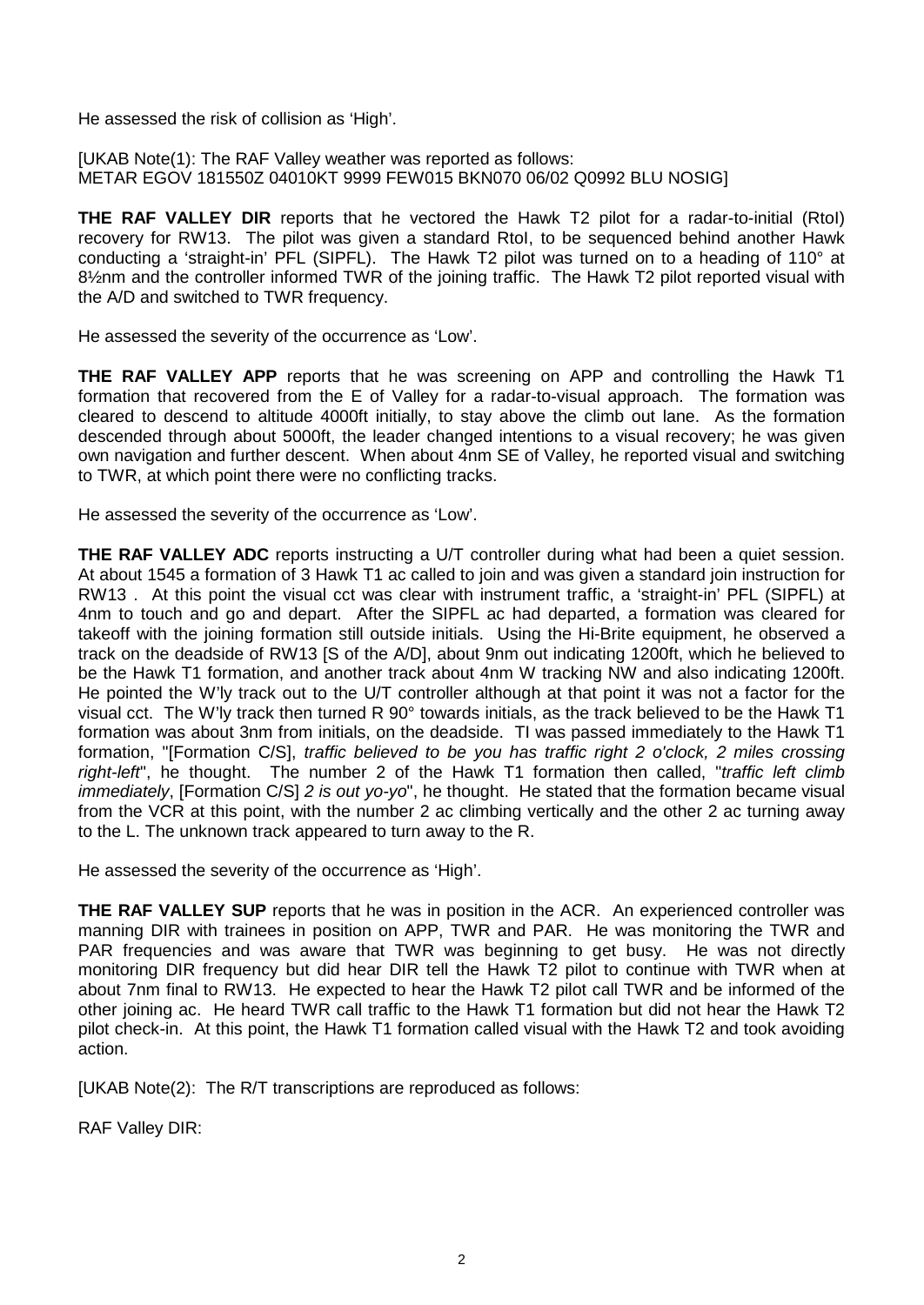| <b>Time</b> | <b>From</b>         | To                  | <b>Speech Transcription</b>                                                           | <b>Remarks</b>                        |
|-------------|---------------------|---------------------|---------------------------------------------------------------------------------------|---------------------------------------|
| 15:46:13    | Hawk T <sub>2</sub> | <b>DIR</b>          | [Hawk T2 C/S] heading 250 level 6000<br>ft.                                           |                                       |
| 15:46:17    | <b>DIR</b>          | Hawk T <sub>2</sub> | [Hawk T2 C/S] roger.                                                                  |                                       |
| 15:46:19    | <b>DIR</b>          | Hawk T <sub>2</sub> | [Hawk T2 C/S] descend to height 3000<br>ft.                                           |                                       |
| 15:46:20    | Hawk T <sub>2</sub> | <b>DIR</b>          | Descend to height 3000 ft, [Hawk T2<br>$C/S$ ].                                       |                                       |
| 15:46:22    | Other ac1           | <b>DIR</b>          | [Other ac1 C/S] level 2000 ft.                                                        |                                       |
| 15:46:25    | <b>DIR</b>          | Other ac1           | [Other ac1 C/S] roger.                                                                |                                       |
| 15:46:26    | <b>PAR</b>          | <b>DIR</b>          | Talk-down free, contact valley<br>northwest 6 miles squawking 3756.                   |                                       |
| 15:46:32    | <b>DIR</b>          | <b>PAR</b>          | Unintelligible on the procedure, Traffic<br>Service, Straight-in PFL.                 |                                       |
| 15:46:34    | <b>PAR</b>          | <b>DIR</b>          | Identified Stud 7.                                                                    |                                       |
| 15:46:36    | <b>DIR</b>          | Other ac2           | [Other ac2 C/S] contact talk-down Stud<br>7.                                          |                                       |
| 15:46:38    | Other ac2           | <b>DIR</b>          | Stud 7 [Other ac2 C/S].                                                               |                                       |
| 15:46:47    | <b>DIR</b>          | Hawk T <sub>2</sub> | [Hawk T2 C/S] descend to height 2000<br>ft.                                           |                                       |
| 15:46:51    | Hawk T <sub>2</sub> | <b>DIR</b>          | Descend to height 2000 ft, [Hawk T2<br>$C/S$ ].                                       |                                       |
| 15:46:58    | <b>DIR</b>          | Other ac1           | [Other ac1 C/S] turn right heading 010<br>degrees.                                    |                                       |
| 15:47:01    | Other ac1           | <b>DIR</b>          | Right 010 degrees, [Other ac1 C/S].                                                   |                                       |
| 15:47:12    | <b>DIR</b>          | Hawk T <sub>2</sub> | [Hawk T2 C/S] turn right 040 degrees.                                                 |                                       |
| 15:47:15    | Hawk T <sub>2</sub> | <b>DIR</b>          | Right 040 degrees [Hawk T2 C/S],<br>descending to 2000 ft.                            |                                       |
| 15:47:45    | <b>PAR</b>          | <b>ADC</b>          | 3 miles, [Other ac2 C/S] touch and go.                                                | Radar Clearance                       |
| 15:47:47    | <b>ADC</b>          | <b>PAR</b>          | [Other ac2 C/S] cleared touch and go,<br>circuit clear, formation joining.            | Radar Clearance                       |
| 15:47:50    | <b>DIR</b>          | Hawk T <sub>2</sub> | [Hawk T2 C/S] turn right heading 110<br>degrees.                                      |                                       |
| 15:47:52    | Hawk T <sub>2</sub> | <b>DIR</b>          | Right heading 110 degrees, [Hawk T2<br>$C/S$ ].                                       |                                       |
| 15:47:54    | <b>DIR</b>          | Hawk T <sub>2</sub> | [Hawk T2 C/S] descend to height 1200<br>ft.                                           |                                       |
| 15:47:56    | Hawk T <sub>2</sub> | <b>DIR</b>          | Descend 1200 ft.                                                                      |                                       |
| 15:48:02    | <b>DIR</b>          | Other ac1           | [Other ac1 C/S] turn right heading 040<br>degrees, cockpit checks report<br>complete. |                                       |
| 15:48:04    | Other ac1           | <b>DIR</b>          | Right 040 degrees, Wilco [Other ac1<br>$C/S$ ].                                       |                                       |
| 15:48:31    | <b>DIR</b>          | Hawk T <sub>2</sub> | [Hawk T2 C/S] aerodrome 12 o'clock 7<br>miles report visual.                          |                                       |
| 15:48:35    | Hawk T <sub>2</sub> | <b>DIR</b>          | Wilco [Hawk T2 C/S].                                                                  |                                       |
| 15:48:38    | Unknown             | <b>DIR</b>          | Unintelligible (2 transmissions at once)<br>field in sight to Tower.                  | Believed to be<br>Hawk T <sub>2</sub> |
| 15:48:59    | <b>DIR</b>          | Hawk T <sub>2</sub> | [Hawk T2 C/S] roger.                                                                  |                                       |

RAF Valley APP:

| To.      | <b>Speech Transcription</b> | Time                                                                                    | Remarks |
|----------|-----------------------------|-----------------------------------------------------------------------------------------|---------|
| Form Ldr |                             | 15:47:05                                                                                |         |
| APP      |                             | 15:47:07                                                                                |         |
|          |                             | [Form C/S] confirm Radar to Initial<br>[Form C/S] negative, happy to visual to<br>Tower |         |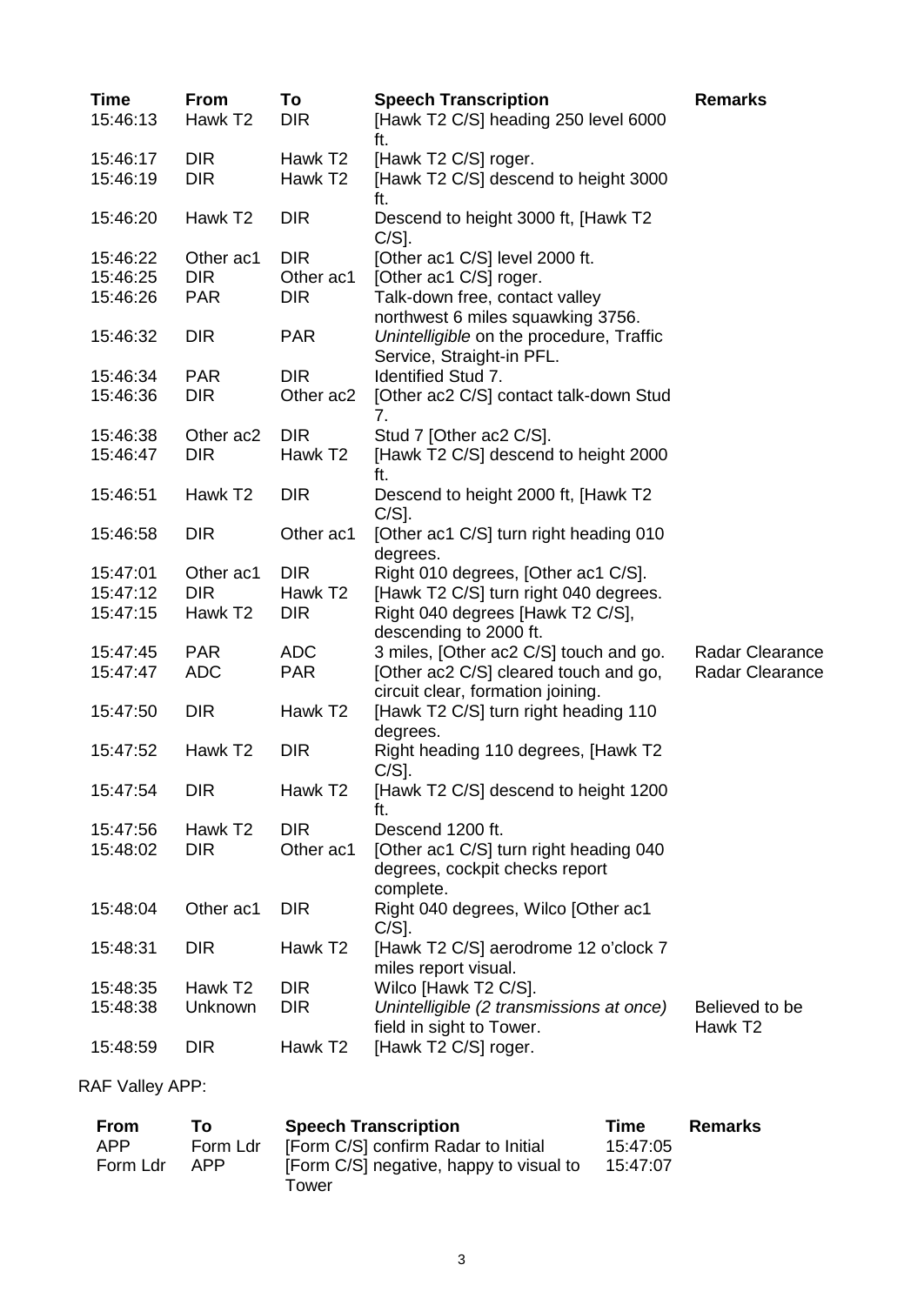| From<br><b>APP</b> | Τo<br>Form Ldr | <b>Speech Transcription</b><br>[Form C/S] own navigation, taking your<br>own terrain clearance, descent<br>approved. | Time<br>15:47:13 | <b>Remarks</b> |
|--------------------|----------------|----------------------------------------------------------------------------------------------------------------------|------------------|----------------|
| Form Ldr           | APP            | Descent approved [Form C/S], [Form<br>$C/S$ ] Stud 2 go.                                                             | 15:47:16         |                |
| <b>APP</b>         | Form Ldr       | [Form C/S]                                                                                                           | 15:47:19         |                |

RAF Valley ADC:

| <b>From</b>          | To                   | <b>Speech Transcription</b>                                                                                                                                         | <b>Time</b> | <b>Remarks</b>         |
|----------------------|----------------------|---------------------------------------------------------------------------------------------------------------------------------------------------------------------|-------------|------------------------|
| <b>PAR</b>           | <b>ADC</b>           | 6 Miles, [Other ac2 C/S] Straight-in PFL<br>touch and go further.                                                                                                   | 15:46:59    | Radar Clearance        |
| <b>ADC</b>           | <b>PAR</b>           | [Other ac2 C/S] touch and go further.                                                                                                                               | 15:47:01    | <b>Radar Clearance</b> |
| <b>ADC</b>           | All                  | Hawk, Straight-in PFL turning inbound<br>touch and go further.                                                                                                      | 15:74:02    |                        |
| Form Ldr             | <b>ADC</b>           | [Form check-in], Valley Tower [Form<br>C/S] request join.                                                                                                           | 15:47:25    |                        |
| <b>ADC</b>           | Form Ldr             | [Form C/S], Valley Tower, join RW 13<br>QFE 990 hectopascals circuit clear,<br>instrument traffic Straight-in PFL 3<br>miles.                                       | 15:47:30    |                        |
| Form Ldr             | <b>ADC</b>           | 13, 990, copy the instrument traffic,<br>[Form C/S].                                                                                                                | 15:47:40    |                        |
| <b>PAR</b>           | <b>ADC</b>           | 3 miles, [Other ac2 C/S] touch and go.                                                                                                                              | 15:47:44    | Radar Clearance        |
| <b>ADC</b>           | <b>PAR</b>           | [Other ac2 C/S] cleared touch and go,<br>circuit clear, formation joining.                                                                                          | 15:47:46    | <b>Radar Clearance</b> |
| <b>ADC</b>           | All                  | Hawk 2 and half miles touch and go.                                                                                                                                 | 15:47:58    |                        |
| Helo                 | <b>ADC</b>           | Valley Tower good afternoon, [Helo<br>C/S] ready for vertical departure,<br>request cross 01 undershoot.                                                            | 15:48:39    |                        |
| <b>ADC</b>           | Helo                 | [Helo C/S] Valley Tower, clear vertical<br>take-off surface wind 050 10, cross 01<br>undershoot.                                                                    | 15:48:44    |                        |
| Helo                 | <b>ADC</b>           | Clear vertical take-off, wind copied,<br>cross 01 undershoot, [Helo C/S].                                                                                           | 15:48:49    |                        |
| Other<br>Form        | <b>ADC</b>           | [Other Form check-in], Valley Tower<br>[Other Form C/S] ready for departure.                                                                                        | 15:48:56    |                        |
| <b>ADC</b>           | Other<br>Form        | [Other Form C/S] Valley Tower, cleared<br>for take-off, surface wind 050 10.                                                                                        | 15:49:01    |                        |
| Other<br>Form        | <b>ADC</b>           | Cleared take-off, [Other Form C/S].                                                                                                                                 | 15:49:06    |                        |
| <b>ADC</b>           | Form Ldr             | [Form C/S], unintelligible (2)<br>transmissions at once) traffic believed<br>to be you has traffic right 1 o'clock 1<br>mile crossing right to left similar height. | 15:49:11    |                        |
| Unknown              | <b>ADC</b>           | Unintelligible, copied.                                                                                                                                             | 15:49:20    |                        |
| Form Ldr             | All                  | [Form C/S] you tally left.                                                                                                                                          | 15:49:21    |                        |
| Form Ldr             | All                  | Unintelligible, climb.                                                                                                                                              | 15:49:23    |                        |
| Form Ldr             | <b>ADC</b>           | Tower, [Form C/S] we've just, uh been<br>close to unintelligible that traffic, it's<br>now broken out.                                                              | 15:49:28    |                        |
| Form No <sub>2</sub> | All                  | [Form C/S No 2] out, yo-yo.                                                                                                                                         | 15:49:35    |                        |
| Form Ldr             | Form No <sub>2</sub> | Copied.                                                                                                                                                             | 15:49:38    |                        |
| <b>SUP</b>           | <b>ADC</b>           | Sup.                                                                                                                                                                | 15:49:39    | Intercom               |
| <b>ADC</b>           | <b>SUP</b>           | Come to tower immediately.                                                                                                                                          | 15:49:39    | Intercom               |
| <b>SUP</b>           | <b>ADC</b>           | On my way.                                                                                                                                                          | 15:49:40    | Intercom               |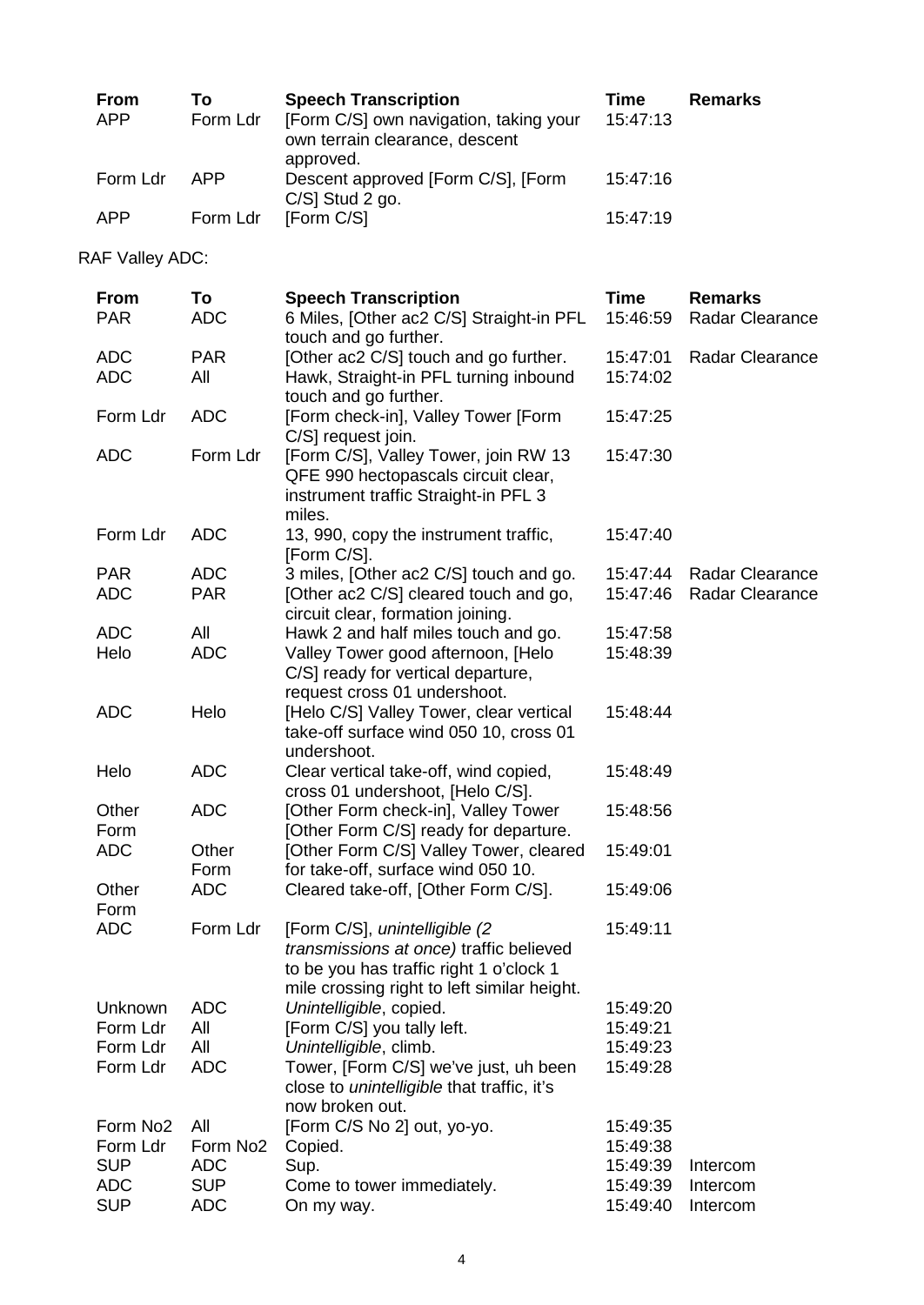| <b>From</b>         | Т٥       | <b>Speech Transcription</b>                                                             | Time     | <b>Remarks</b> |
|---------------------|----------|-----------------------------------------------------------------------------------------|----------|----------------|
| Form Ldr            | ADC.     | [Form C/S] 1 Flt, plus 1 and 3, now<br>positioning behind the Holyhead.                 | 15:49:41 |                |
| ADC.                | Form Ldr | [Form C/S] 1 Flt.                                                                       | 15:49:46 |                |
| Hawk T <sub>2</sub> | ADC.     | Tower, [Hawk T2 C/S] with you, we've<br>come right, were clear of um [Form]<br>$C/S$ ]. | 15:49:48 |                |

**BM SAFETY POLICY AND ASSURANCE** reports that this Airprox occurred at approximately 1549:23 on 18 Mar 13 between a formation of 3 Hawk T1s (Hawk T1 Formation) conducting a visual join and a Hawk T2 conducting a RtoI join; both elements were recovering to RW13 at RAF Valley.

All heights/altitudes quoted are based upon SSR Mode C from the radar replay unless otherwise stated. Unfortunately, given the height and distance from the NATS radar heads of the occurrence, the Airprox was not recorded on radar; the Hawk T2 and Hawk T1 Formation dropped outside coverage at 1547:32 and 1548:12 respectively.

Analysis

]

DIR was manned by an experienced controller who described his workload as medium to low and reported that the task was not complex. In addition to the Hawk T2, he was providing an ATS to 2 additional Hawk T2s in the RTC; one conducting a SIPFL ahead of the incident Hawk T2 and one being vectored for a PAR behind the incident Hawk T2. APP was manned by a trainee and an instructor who described their workload as high to medium with moderate task complexity, albeit that the Hawk T1 Formation were the only ac to which APP were providing an ATS. ADC was manned by a trainee and an instructor, who described their workload as medium to low, with moderate task complexity. In addition to the Hawk T1 Formation, the ADC was providing an ATS to a departing Griffin helicopter and sequencing the departure of a formation of Hawk T2s against the Hawk T2 conducting a SIPFL.

The incident sequence commenced at 1547:16 as the Hawk T1 Formation switched from APP frequency to TWR frequency. Subsequent to completing their DASOR, the instructor pilot leading the formation stated that his student, as PF, had effected the frequency change earlier than would be considered common. At this point, the Hawk T1 Formation was 4.5nm ESE of Valley, tracking WSW'ly, indicating descent through 4600ft; Hawk T2 was 11.8nm WNW of Valley, tracking NNW'ly, indicating descent through 3300ft. Figure 1 depicts the positions of the respective ac at this point; SSR 3A 3731 is the Hawk T2, SSR 3A 3732 is the Hawk T1 Formation.



Figure 1: Positions of Hawk T1 Formation and Hawk T2 at 1547:16.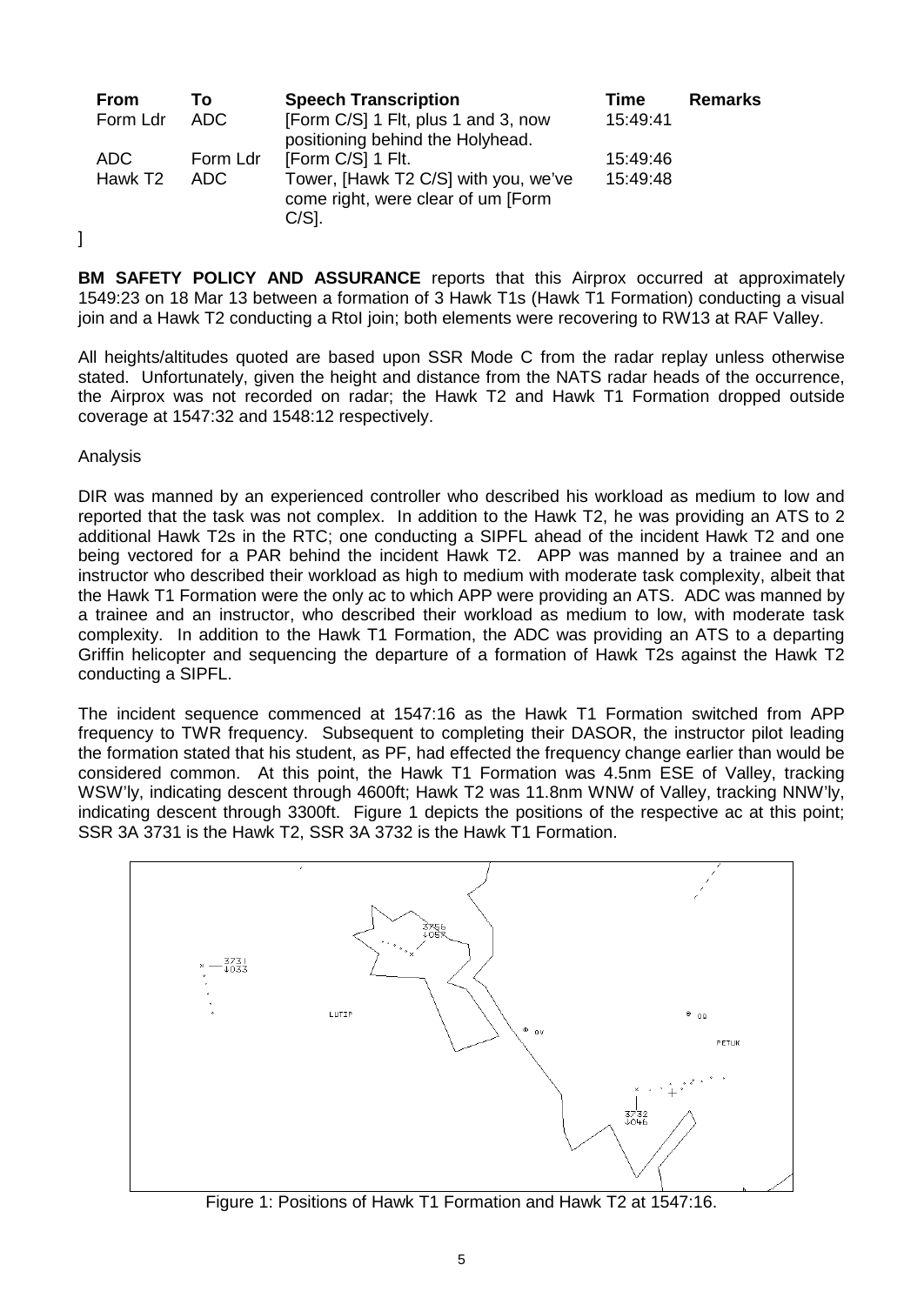The Hawk T1 formation leader had intended to recover through a RtoI join, which would have required APP to hand the formation to DIR; however, as reported by the formation, a change in the recovery state allowed them to fly a visual join and thus they remained on the APP frequency until visual with the A/D. The ATC Order Book (ATCOB) Pt 3 Order 2 (Orders for the APP Controller) states that 'Once VMC, pilots are to be instructed to contact Tower'. There is no geographical guidance to restrict where the pilot should be instructed to contact TWR. However, subsequent to completing the DASOR, DIR suggested that it was not considered 'good practice' to transfer ac conducting a visual join at the point that the Hawk T1 Formation was transferred. Moreover, the ADC instructor highlighted that the Flying Order Book (FOB) General Orders Part 4 Para 2 states that 'Tower is to be contacted when approx 3 nm from Initial'. Anecdotally, this was introduced as a result of a previous Airprox in the vicinity of the Initial Point (IP) and was designed to ensure that aircrew remained with APP or DIR as long as possible to facilitate the provision of TI and deconfliction by ATC. In this instance, by not specifying geographical guidance for the point of transfer from radar to TWR, the ATCOB does not appear to support the intent behind the instruction within the FOB. Supported by an analysis of the R/T and landline transcript, the unit determined that no liaison occurred between APP and DIR, nor SUP and DIR to advise DIR of the intentions of the Hawk T1 formation. This lack of liaison played an important role in the development of DIR's SA.

At 1547:25, the Hawk T1 formation leader called TWR to request join, which was approved; the airfield details were passed and they were advised, "*circuit clear, instrument traffic straight-in P-F-L 3 miles*" [unrelated to the incident, SSR3A 3756 in Figure 1] which was acknowledged. At this point, the Hawk T1 Formation were 4nm SE of Valley, tracking WSW'ly, indicating 4600ft, maintaining the SSR3A code previously assigned by APP; the Hawk T2 was 12.1nm WNW of Valley, tracking NNW'ly, indicating descent through 3000ft.

Subsequent to completing his DASOR, DIR related that his perception of the Hawk T1 Formation's maintenance of the SSR3A code assigned by APP was that the formation would shortly be handed to him to conduct a RtoI approach. DIR's expectation being that, if the formation had been transferred to TWR, then they would have been squawking the visual cct SSR3A code. For DIR, this view was reinforced by the fact that no liaison had been conducted by either the SUP or APP to confirm the intentions of the Hawk T1 Formation leader; in effect, liaison would have meant that the ac would have switched to TWR, no liaison would mean that the ac would be handed over when APP was ready. The ATCOB Part 3 Order 2 states that an ac conducting a 'visual recovery is to maintain its Squawk until in the Visual Circuit, where it will squawk 3737'. However, there is a nuanced difference to this rule within the FOB General Orders Part 4 Para 3, which states that 'ac joining the visual circuit to land are to maintain their recovery squawk into the circuit. Ac joining to practice multiple visual circuits are to change their squawk to 3737 at the first opportunity'. The FOB does not define whether the 'first opportunity' to change the squawk should be taken inside or outside the visual cct. Whilst DIR was under a mis-apprehension that ac already transferred to TWR would be squawking SSR3A 3737, this error in knowledge was neither causal nor contributory to the Airprox. The key element was that the Hawk Formation leader's maintenance of the SSR3A code assigned by APP, coupled with the formation's position outside the visual cct and tracking away, reinforced DIR's belief that the formation would be handed over by APP.

At 1547:32, the Hawk T2 passed outside NATS radar coverage and then, at 1547:50 the pilot was instructed by DIR to, "*turn right heading 1-1-0 degrees*", towards the IP. At this point, the Hawk T1 Formation was 2.8nm S of Valley, tracking WSW'ly, indicating descent through 3600ft; through extrapolation of the radar data, the Hawk T2 was approximately 11.8nm WNW of Valley. At 1547:55 the Hawk T1 Formation, 2.9nm SSW of Valley, adopted a WNW'ly track, indicating descent through 3300ft. At 1548:12, 2.6nm SW of Valley, the Hawk T1 Formation passed outside NATS radar coverage, indicating descent through 2700ft.

Given that both the Hawk T1 Formation and the Hawk T2 had passed outside NATS radar coverage, the developing air picture was re-created based on extrapolation of the available radar data, the ADCs DASOR and conversation with both the ADC instructor and the DIR. The ADC reported that 'using the Hi-Brite equipment' he observed 'a track lined up on the deadside of RW13 at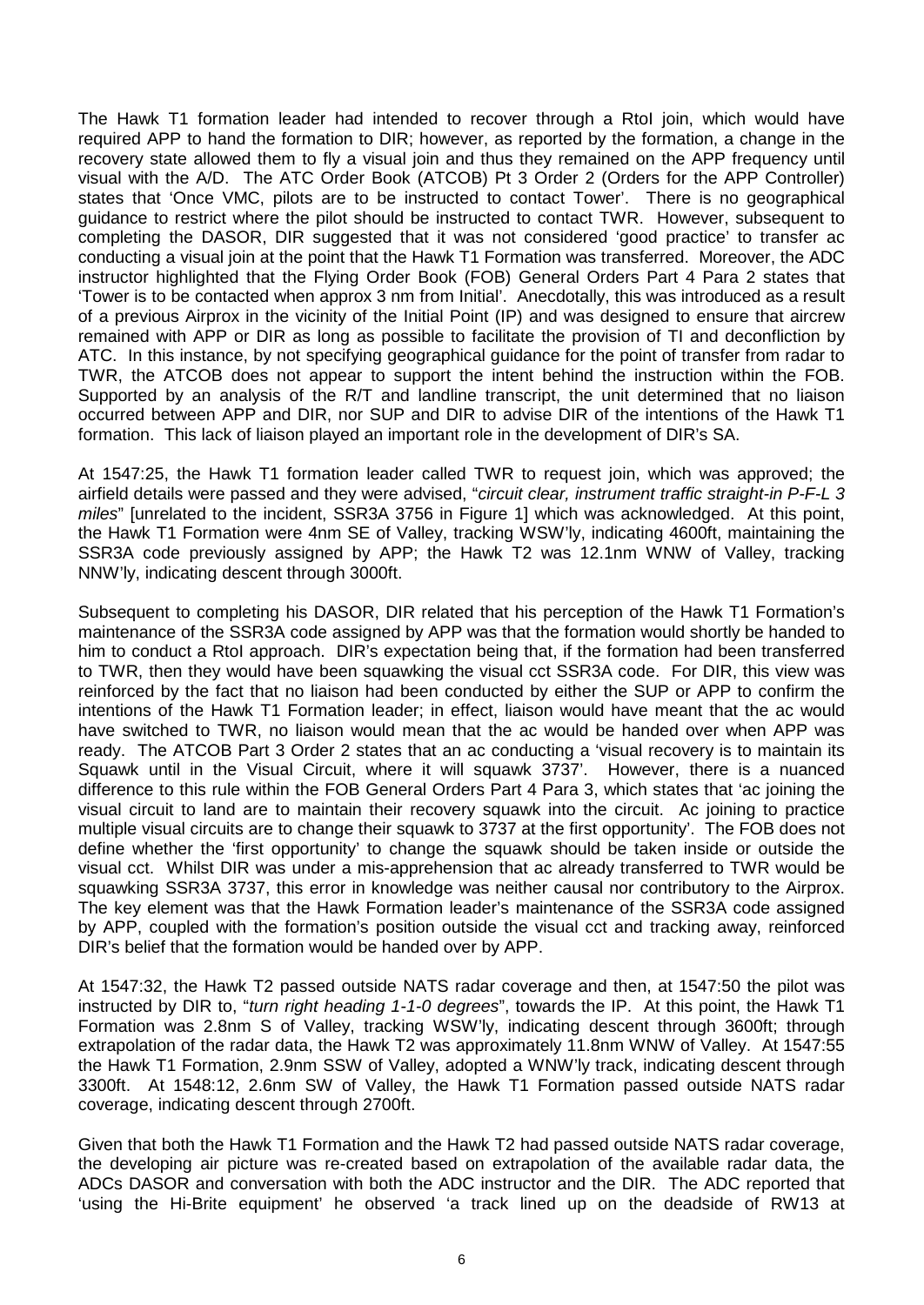approximately 9 miles, indicating 1200ft, and another track approx 4 miles W of Valley, tracking NW also indicating 1200ft'.

At 1548:31, DIR advised the Hawk T2 pilot, "*aerodrome 12 o'clock, 7 miles, report visual*" which was immediately acknowledged by the pilot, who then advised at 1548:38, "*field in sight to tower*", which was acknowledged by DIR. Extrapolation of the available radar data suggests that DIR advised the Hawk T2 pilot of the location of the aerodrome at approximately 8.5nm from Valley. Although DIR could not recall the SSR Mode C of the Hawk T1 Formation, he could recall the incident geometry at the point at which he acknowledged the Hawk T2 transferring to TWR frequency. DIR stated that at this point, the Hawk T1 Formation were approximately 4 to 4.5nm WSW of Valley, on a NW'ly track that would have seen them pass behind the Hawk T2 and that he did not consider there to be a requirement to pass TI, in accordance with the guidance laid out in CAP774. This perception was echoed by the ADC who stated that, when he observed the geometry initially on the Hi-Brite display, the Hawk T1 Formation were on a track that would pass behind the Hawk T2.

At 1549:11, the ADC attempted to warn the Hawk T1 Formation about the proximity of the Hawk T2, advising, "*traffic believed to be you has traffic right 1 o'clock, 1 mile, crossing right to left, similar height*". The ADC subsequently stated that this warning was precipitated by seeing the track that had been 'approximately 4 miles W of Valley, tracking NW' turn R approximately 90° towards the IP. Moreover, DIR related that this turn occurred after the Hawk T2 pilot had left the frequency and that, whilst he observed this turn on radar, insufficient time remained for him to pass a warning to the ADC. Subsequent analysis has determined that the ADC passed a warning based on an incorrect perception that the Hawk T1 formation was the radar contact that had been observed 'lined up on the deadside of RW13 at approx 9nm'; this perception was based on a number of factors, most of which were outside the ADC's control.

The ADC did not receive a 'warn-in' of the Hawk T2 from DIR in accordance with local orders. These require DIR 'to make a "2 minutes" call to TWR with the ac callsign on the Radar Clearance Line when the ac is 10 nm from the airfield; TWR will respond with the cct state or a hold off instruction'. Whilst DIR did attempt to comply with the rule, subsequent to completing the DASOR he related that the timing of the call coincided exactly with an un-related call by the PAR controller gaining a final clearance for the ac conducting a SIPFL, ahead of the Hawk T2. Having heard the ADC's response to the PAR controller, which included the visual cct state, DIR was content that the liaison had been effected; however, the ADC had not heard DIR's call. Moreover, even if DIR's liaison had been effective, given the content of the liaison as mandated by the ATCOB, it would not have assisted the ADC in positively identifying one or other of the incident ac; it would only have alerted them to the fact that there was more than one speaking unit conducting a visual join. This effect was accentuated by the fact that local orders do not require ac conducting visual recoveries to be 'warned-in' to TWR. Finally, DF is not available on the Hi-Brite display and thus the ADC was unable to correlate an ac's transmission with a surveillance radar return. Consequently, the ADC's mental picture was constructed from the fact that the only callsign on frequency that was known to be conducting a visual join was the Hawk T1 Formation. The information on the Hi-Brite display that best fitted this mental picture was that the ac approaching the IP on deadside was the Hawk T1 Formation. This perception was reinforced by the fact that the Hawk T2 had been unable to establish 2-way R/T with the ADC due to other, un-related, visual cct traffic.

The Hawk T1 Formation leader reported that, following the warning from TWR, 'no traffic was seen until [Formation C/S] 2 called "look left"'. The Hawk T2 was then visually acquired by the reporter at 'approximately ½nm and converging' and action was taken to break the conflict. The leader of the Hawk T1 Formation reported that he had discussed in 'cockpit about not turning in to initials until sure that the [Straight In] PFL traffic was clear. Approaching initials from the S, perpendicular to the RWY, none of [Hawk T1 Formation C/S] were visual with the [Straight In] PFL traffic'. Subsequent conversation with the formation leader confirmed that the formation had adopted a N'ly track towards the IP and that the formation leader's lookout was focussed towards the A/D.

The Hawk T2 instructor reported that he observed the Hawk T1 Formation 'at range' [approx 1.5nm] and directed the student pilot to "look right" for the traffic. When no action was taken the instructor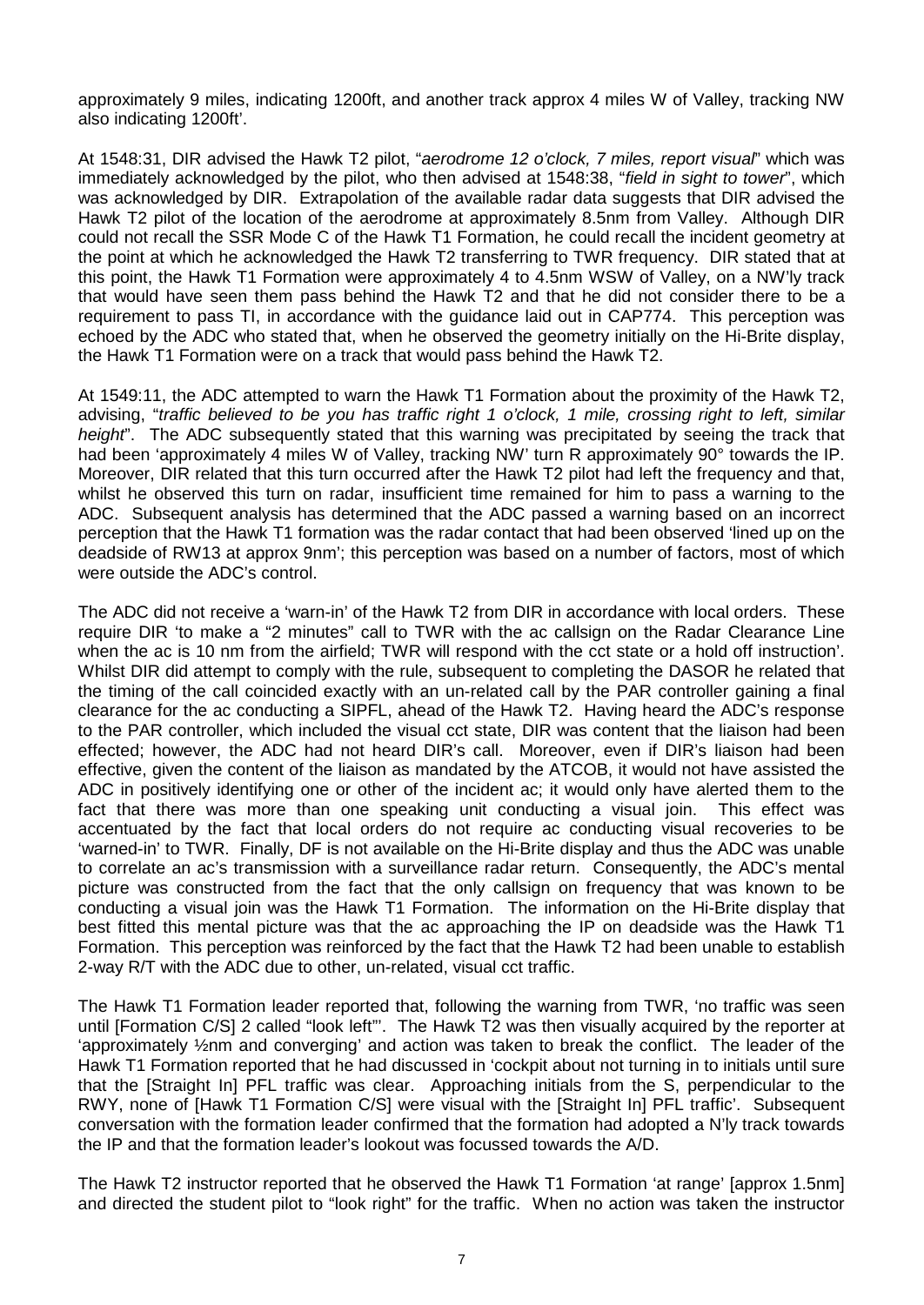took control and manoeuvred the ac to the R to deconflict. The CPA occurred at approximately 1549:23; due to R/T congestion, the Hawk T2 pilot was unable to call TWR to request a join until 1549:48.

Turning first to the ADC's role in the Airprox, based upon the available information, his perception of the identity of the Hawk T1 Formation was understandable. Moreover, use of the Hi-Brite display to enhance SA was laudable, as was the attempt to pass a traffic warning to the Hawk T1 Formation; unfortunately, due to the faulty mental model of the situation, the warning probably served to slightly delay the Hawk T1 Formation's visual acquisition of the Hawk T2. From DIR's perspective, and based upon his and the ADC's description of the building geometry prior to the transfer of the Hawk T2 pilot to TWR, his decision not to pass TI to the Hawk T2 was understandable. That said, given the location of the Hawk T1 Formation relative to the Hawk T2, and whilst cognisant that APP was a trainee and that DIR, as an experienced controller, may have been giving APP the opportunity to act for themselves, with hindsight a better course of action would have been for DIR to challenge APP on the intentions of the Hawk T1 Formation. It would then have become apparent that APP was no longer 'working' the formation and have prompted DIR to pass TI to the Hawk T2. Moreover, whilst the timing of DIR's warning to TWR was unfortunate, the lapse in determining that the liaison had been effective directly contributed to the ADC's reduced SA. Finally, from APP's perspective, whilst the guidance within the ATCOB regarding the timing of the transfer of ac conducting visual joins to TWR is at variance both with the FOB and with what DIR considered to be 'good practice', the decision to release the Hawk T1 Formation to TWR was, again, in the circumstances understandable. Whilst BM SPA is cognisant that Valley is a busy unit, with the consequent requirement to minimise R/T and landline liaison, a better solution may have been for APP to have contacted TWR to 'point-out' the Hawk T1 Formation, warning that it had left APP's frequency early.

This Airprox resulted from a sequence of unconnected events, associated with a number of systemic issues, which breached the ATM related safety barriers and caused a conflict in the vicinity of the IP. The procedures within the FOB for ac recovering through the IP rely on 'see and avoid' and, in this instance, that final safety barrier did not operate until a relatively late stage in the incident sequence. The crux of the matter, from an ATM perspective, was the lack of liaison that occurred between individuals within the ACR and between the ACR and TWR.

### Recommendations

BM SPA has recommended to Stn Cdr RAF Valley that he consider:

a. Initiating a review of the FOB and ATCOB to ensure that the documents fully complement each other; specifically that the differences between ATCOB Pt 3 Order 2 and FOB General Orders Part 4 Paras 2 and 3 are addressed.

b. Directing a review of the requirements within the ATCOB to 'warn-in' traffic to TWR that are conducting Radar-to-Visual and Visual recoveries.

The ADC related that the SSR Code allocation for RAF Valley used to be sufficient to enable their controllers to differentiate between ac in receipt of an ATS from each control position; however, a recent change mandating the provision of a surveillance based ATS to Valley-based ac has meant that more ac are in receipt of an ATS at any one time. This has had a  $2^{nd}$  order effect in that the controllers have been required to pool the unit's SSR 3A code allocation and thus have lost the situational awareness afforded by control position specific SSR codes. BM SPA has also recommended to Stn Cdr RAF Valley that he consider initiating a review of SSR Code allocation procedures; specifically those used to differentiate IFR and VFR traffic and the timing of SSR code changes with regards to ac conducting visual recoveries.

#### **Observations**

BM SPA is aware that many ATM units utilise the Radar Clearance Line (RCL) for some routine liaison calls, in addition to obtaining radar clearances. In this instance, the simultaneous use of the